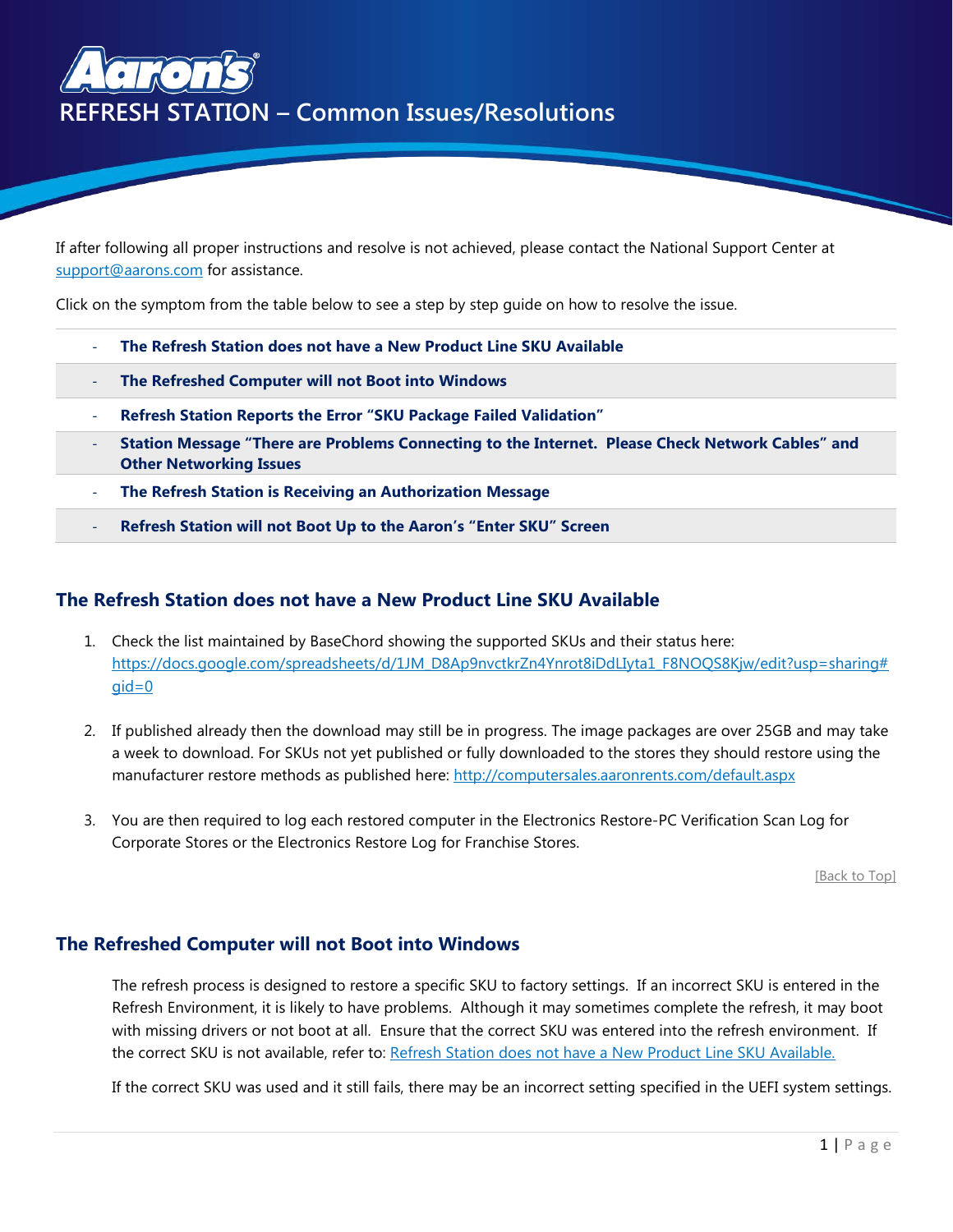- 1. Hold the hotkey (usually F10 or F2) required to boot into System Settings as specified as the first step in the refresh guide for the SKU.
- 2. When the System Settings is loaded restore the default settings, disable Legacy Mode, and enable Secure Boot.
- 3. Then save the changes and exit System Settings.

If this resolves the issue, inspect the refresh guide to see if these steps are missing from the guide. If they are, then contact the National Support Center with an incident request for BaseChord. Have the SKU and specific steps that are missing from the refresh guide ready.

If the PC still fails to boot into Windows, then contact the National Support Center with an incident request for BaseChord. Have the SKU, date and time of the refresh, and detailed description of the problem with what has been done so far ready.

[\[Back to Top\]](#page-0-2)

# <span id="page-1-0"></span>**Refresh Station Reports the Error "SKU Package Failed Validation"**

This is a sign of a corrupt or incomplete package download. Sometimes this can be caused by an error in the package source.

If this occurs, there is no troubleshooting that can be done on this. Please contact the National Support Center and request an incident to BaseChord making sure the SKU is noted. BaseChord will be able to remotely check for errors and restart the download.

[\[Back to Top\]](#page-0-2)

# **Station Message "There are problems connecting to the Internet. Please Check Network Cables and Other Networking Issues**

This section will guide you through troubleshooting steps to ensure your refresh stations is connected to the network properly. In most cases we find the refresh station to be either disconnected, or connected improperly, to the network.

#### **Refresh Station Network Cabling**

The cabling at the physical Refresh station will be the same with both SonicWall and Meraki Stores. Follow the steps below to ensure this cabling is correct before proceeding to the Meraki or SonicWall steps.

- 1. Make sure the Refresh station is powered on.
- 2. Now that the Refresh Station is confirmed to be powered on, double check the cabling. If connected properly, you will see the lights on the port flash.
	- a. Make sure that the Internet Port (above the USB Ports) is connected directly to your Firewall or Switch. There should be no switch or device between the station and the Firewall or Switch. Use the Orange Box from the image below for reference. The Firewall/Switch connection will be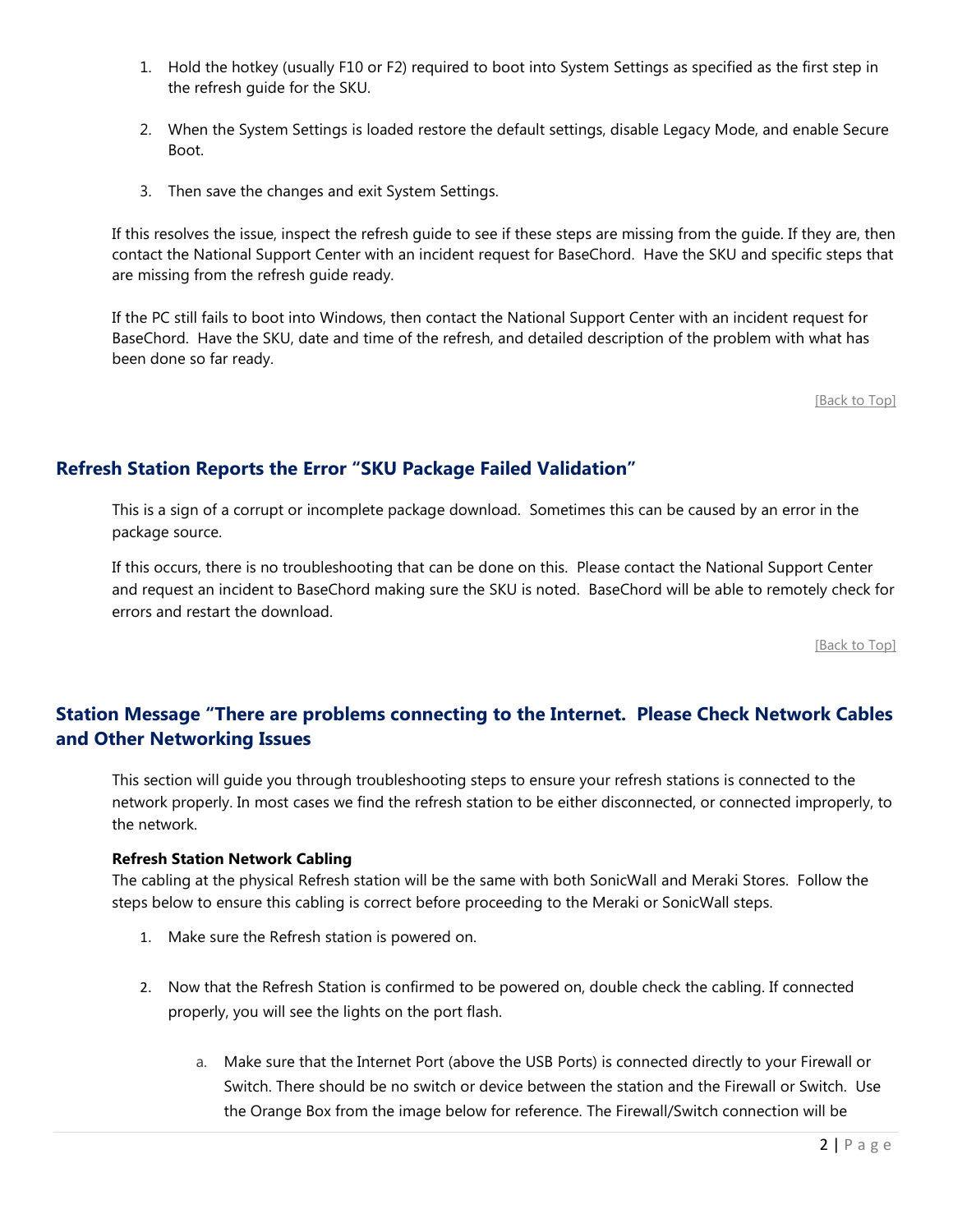confirmed later in this guide.

b. Make sure that the network port to the left of the Internet Port is connected either directly to a device you intend to refresh or to a switch (small network device with multiple ports). A switch can be used to refresh multiple devices at the same time. It can be plugged into any port on the switch. Use the Red box in the image below for reference.



c. Some stations were shipped with a 1-ft gray, male-female cross-over cable (see image below). That cable should NOT be used in the Refresh Station port or in the Internet port. It is not compatible with the Gigabit NIC of the Refresh Station and will cause failures. If it is attached to your Refresh Station remove it, throw it away, and connect all cables directly to their respective network ports.



### **Meraki (Cisco) Stores**

If your store is running on Meraki hardware, you will see two silver boxes labeled as Cisco. The firewall will be a smaller unit with 5 network ports (usually in the back on near your modem), the switch is a larger unit with 24 networks ports (usually found mounted near the Bar). The network cable should be labeled as "QA Bench" or "Refresh Station". This could be either connected to the firewall on port 4, or on the switch on port 22 as cabling varies at store locations.

\*\*If the Cable is not labeled, move to Additional Troubleshooting Steps. Follow the steps for "Cable is not labeled".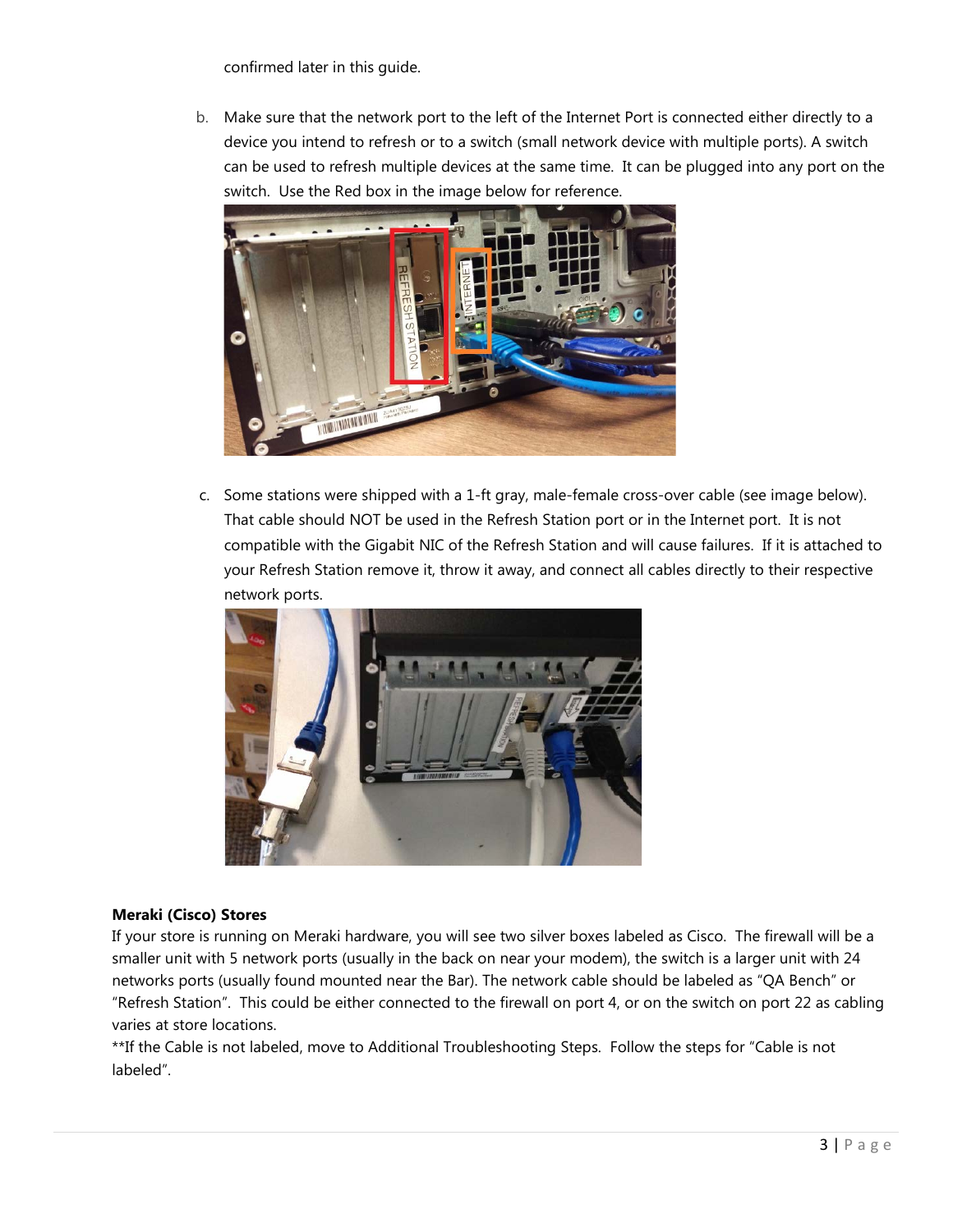- 1. If the cable is labeled at the Firewall (Small Cisco Box), confirm the cable is connected to port 4 and securely in place. You can unplug the network cable and plug it back in until you hear a "Click". This will confirm it is connected securely.
	- a. You should see the lights on the port flash if connected properly.
- 2. If the cable is labeled at the switch (Large 24 port Cisco Box), confirm the cable is port 22 and securely in place. You can unplug the network cable and plug it back in until you hear a "Click". This will confirm it is connected securely.
	- a. You should see the lights on the port flash if connected properly

If you do not see connectivity lights on the Meraki device, or on the Refresh Station, please view the Additional Troubleshooting Steps.

#### **SonicWall Stores**

If your store is running on SonicWall hardware, you will see a small silver box with SonicWall in blue letters on the top. This is usually located in the back near the modem. The Refresh Station should be connected directly to this device.

1. The cable should be labeled as "QA Bench" or "Refresh Station". Make sure this cable is connected to X5 on the SonicWall. If it is connected, you can unplug the network cable, and plug it back in until you hear a "Click". This will confirm it is connected securely.

\*\*If the Cable is not labeled, move to Additional Troubleshooting Steps. Follow the steps for "Cable is not labeled".

#### **My Cable is not Labeled**

If the cable is not labeled near the Firewall or switch, it is usually easier to follow the cable back from the refresh to the firewall or switch (switch is only present at Meraki Stores. Follow the patch cable in the internet port (above the USB ports) to the wall port. This port should have a number, letter, or label on it. Go the where the firewall is located and look for a port mounted on the wall or backboard with the matching number, letter, or label on it. If you do not find it near the firewall, check next to the switch (switch is only present at Meraki Stores).

If you are unable to locate the cable, contact the NSC at 678-402-0015 or via email at [support@aarons.com.](mailto:support@aarons.com) 

[\[Back to Top\]](#page-0-2)

# <span id="page-3-0"></span>**The Refresh Station is Receiving an Authorization Message**

One of the three scenarios is occurring:

- 1. The screen says, "**Waiting for Authorization**…" and there is no progress.
	- a. Wait up to 5 minutes. The Central Management System may be busy and has not recognized the refresh station yet.
	- b. Contact the National Support Center if there is no progress after 5 minutes.
- 2. The screen says, "**Authorizing**…" and there is not progress at all.